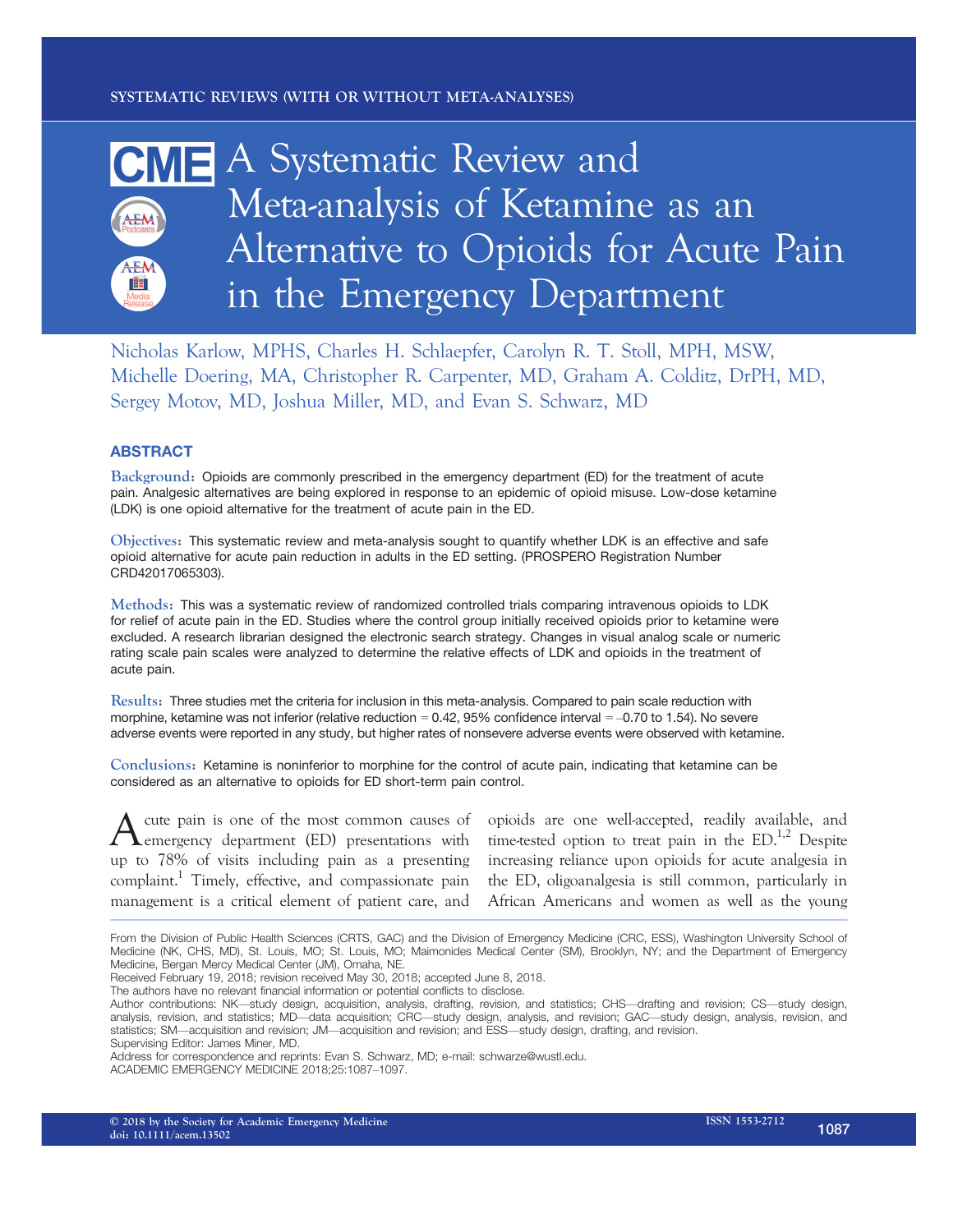and the very old.<sup>3–6</sup> Several ED-based physician research groups, such as the Alternatives to Opioids (ALTO) program and the opioid-free ED program, are investigating methods and the efficacy of reducing ED usage of opioids for certain conditions while also improving overall pain control.<sup>7,8</sup> While the goal is not to completely eliminate the use of opioids as they are useful, safe, and effective in the correct patient populations, demonstrating that these alternative analgesics are comparable to opioids is important if they are to be used, particularly if used as a replacement for opioids.

Ketamine, one compelling opioid alternative, is a noncompetitive antagonist of N-methyl-D-aspartate receptors in the central nervous system. ED physicians safely administer ketamine for procedural sedations and intubation as well as prehospital agitation.  $9-12$  Subdissociative-dose ketamine refers to intravenous (IV) administration of ketamine at doses of  $\leq 0.5$  mg/kg.<sup>13</sup> As patients can still become dissociated or have psychiatric complaints, we shall instead refer to this as lowdose ketamine (LDK). Two previously conducted reviews<sup>14,15</sup> evaluating LDK in the ED suffered significant limitations by including pediatric trials,  $16$  trials where ketamine was administered with other analgesics, $17,18$  and patients where ketamine was administered for procedural sedation<sup>17</sup> leaving the independent effect of ketamine on acute pain control unresolved.

Our primary objective was to quantify the shortterm (≤60 minutes) analgesic efficacy of LDK, administered as an initial one-dose, single-agent IV bolus in adults between 18 and 65 years of age in the ED via a systematic review and meta-analysis. The decision to impose strict requirements provides this review additional accuracy as compared with prior reviews<sup>14,15</sup> that could neither isolate effects of different routes of administration or the potential biases of noncontrolled studies. The secondary objective was to quantify the risk of adverse effects attributable to ketamine used as an opioid alternative for ED analgesia.

# **METHODS**

#### Study Design

This systematic review and meta-analysis is registered in the PROSPERO International Prospective Register of Systematic Reviews (Registration Number CRD42017065303) and conforms to the Preferred Reporting Items for Systematic Reviews and Meta-Analyses (PRISMA) reporting guidelines and checklist.<sup>19,20</sup>

### Search Strategy

A medical librarian designed and conducted the electronic search strategy using a combination of standardized terms and key words, in Ovid Medline 1946- , Embase 1947-, Scopus 1960-, Database of Abstracts of Reviews of Effects, and Cochrane Database of Systematic Reviews as well as in the gray literature databases Cochrane Central Register of Controlled Trials, Clinicaltrials.gov, and World Health Organization International Clinical Trials Registry Platform (WHO ICTRP). All searches were completed in February 2017. A study-type filter for randomized controlled trial (RCT) was used. Results were exported to End-Note. The automatic duplicate finder in EndNote was used, and then the results were manually searched for duplicates. Full search strategies are provided in the supplemental materials.

#### Eligibility Criteria

Eligible trials met the following criteria: 1) RCTs; 2) compared the analgesic effect of IV LDK  $(\leq 0.5 \text{ mg}/$ kg/dose administered as a bolus, slow push, or short infusion) in patients with acute pain to IV opioids, which was then converted to morphine equivalent dosing with a primary outcome of change in either the visual analog scale (VAS) score or numeric rating scale (NRS) pain scale from baseline to a second pain score within 60 minutes of intervention; 3) ED setting; 4) enrolled adult  $(≥18$  years old) patients presenting with acute pain; and 5) were published in English. Acute pain was defined as pain beginning within the previous week that was a presenting ED complaint, including both traumatic and nontraumatic sources. Only studies where both the intervention and the active comparator were administered intravenously were included because the pharmacokinetics and therapeutic effects of either ketamine or opioids change based on its route of administration (i.e., intranasal, intramuscular).<sup>21</sup> Given the differing usage and effect of ketamine in pediatric populations, we limited our study to adults.<sup>22</sup>

Exclusion criteria included: 1) did not report VAS or NRS pain scores; 2) protocol contained a coadministration of a phamacologically active substance less than 20 minutes after IV ketamine/opioid administration; or 3) included a placebo comparison group. As drug–drug interactions of ketamine and other sedatives and analgesics are complex, trials with coadministration of another pharmacologically active analgesic medication in either the intervention or the control group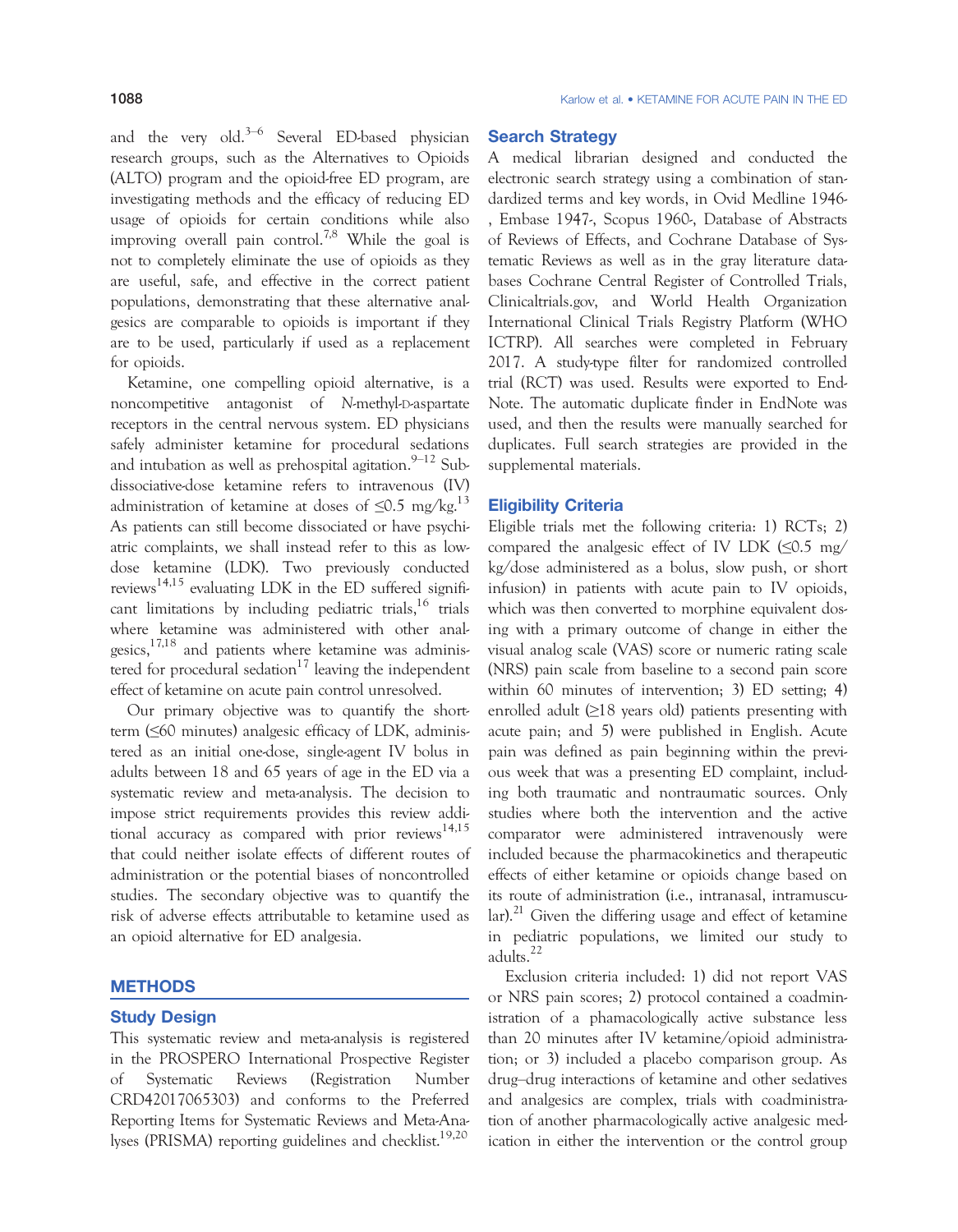were excluded. The current standard of care for severe acute pain includes the administration of analgesia, including opioids, so trials with a placebo comparison group were excluded.23–<sup>25</sup>

#### Data Extraction

Two reviewers independently screened the identified citations by title and abstract for exclusion. Manuscripts of all remaining citations were retrieved electronically and subject to full-text review with further exclusions made. The references of all included manuscripts were reviewed for additional relevant citations. Any disagreements were resolved by discussion between independent reviewers and, if necessary, through consultation with an additional adjudicator. We contacted any author where details of mean or median change in pain score was not readily available and used provided data to calculate primary outcome measures as detailed in the supplemental materials. Secondary outcomes included adverse events and the requirement of additional dosing or analgesics.

For eligible RCTs the following data were abstracted: 1) journal name, author(s), year of publication; 2) subject recruitment inclusion criteria and exclusion criteria; 3) sample size in each trial arm, subject age ranges and/or means, sex distributions, country and city in which trial was conducted; 4) IV dosage of ketamine/opioid (mg/kg) in each trial arm; and 5) baseline and any postintervention VAS/NRS pain scores reported, including all means, mean changes, standard deviations (SDs), and standard errors reported for any time point less than 120 minutes after intervention administration; and 6) all reported data pertaining to adverse event rates, inadequate analgesia, and additional analgesic medications requests.

Our primary outcome was the difference in pain scores after the administration of ketamine or an opioid from baseline to a reported time point closest to 10 minutes after administration. Pain assessments used either the VAS or NRS. Our a priori primary outcome was both the mean and the SD or standard error of the change in VAS/NRS score from baseline to a specific second time point reported closest to 10 minutes postintervention. The mean instead of the median value was chosen as we were unable to obtain enough information from all the included studies to calculate the median but had enough information to calculate the mean values for all included studies. This decision was made in consultation with two of the authors who teach advanced statistics and study methodology. We chose 10 minutes for the comparison point because it was found to be a common reported time point for acute pain relief between opioid and ketamine trials. We anticipated varied data formats and accordingly extracted all related data reported by each individual trial less than 120 minutes after intervention with the intention of calculating our specific desired outcome measures. If this were not possible for a specific trial, authors were contacted directly to request deidentified individual subject pain scores to allow for direct calculation.

We did not define adverse events for our secondary outcomes. Instead, we abstracted all adverse events reported as well as measures of inadequate analgesia from each trial.

#### Risk of Bias Assessment

The quality and risk of bias of included studies were assessed according to guidelines provided in the Cochrane Handbook of Systematic Reviews of Interventions.<sup>26</sup> Once studies were determined to fit the inclusion criteria, additional data were extracted for each study to specifically assess for adequate random sequence generation, allocation concealment, subject blinding, outcome blinding, and procedures for dealing with incomplete data and selective reporting. We intended to test publication bias with a funnel plot.<sup>27</sup>

#### Data Analysis

Primary outcome data were analyzed using STATA/IC 14.1. METAN and METAFUNNEL routines were employed to perform random effects meta-analysis and publication bias assessments, respectively. The random-effects model was chosen because the expected heterogeneity among included studies would likely lead to varied true effect size between trials.<sup>28</sup> Trial heterogeneity was evaluated by  $I^2$  and chi-square tests.<sup>29</sup> For the primary outcome measure, we pooled the difference in the change in VAS/NRS scores from baseline to a second time point between the ketamine and opioid trial arms and reported 95% confidence intervals (CIs) for this comparison. If studies reported adverse effects incidence data resulting from the included interventions, secondary outcome data were meta-analyzed; however, we preplanned relatively few analyses because of the expected variation in the format of secondary outcome data reports between trials. When secondary outcome data had a consistent format, a meta-analysis was performed in the scale of this specific format.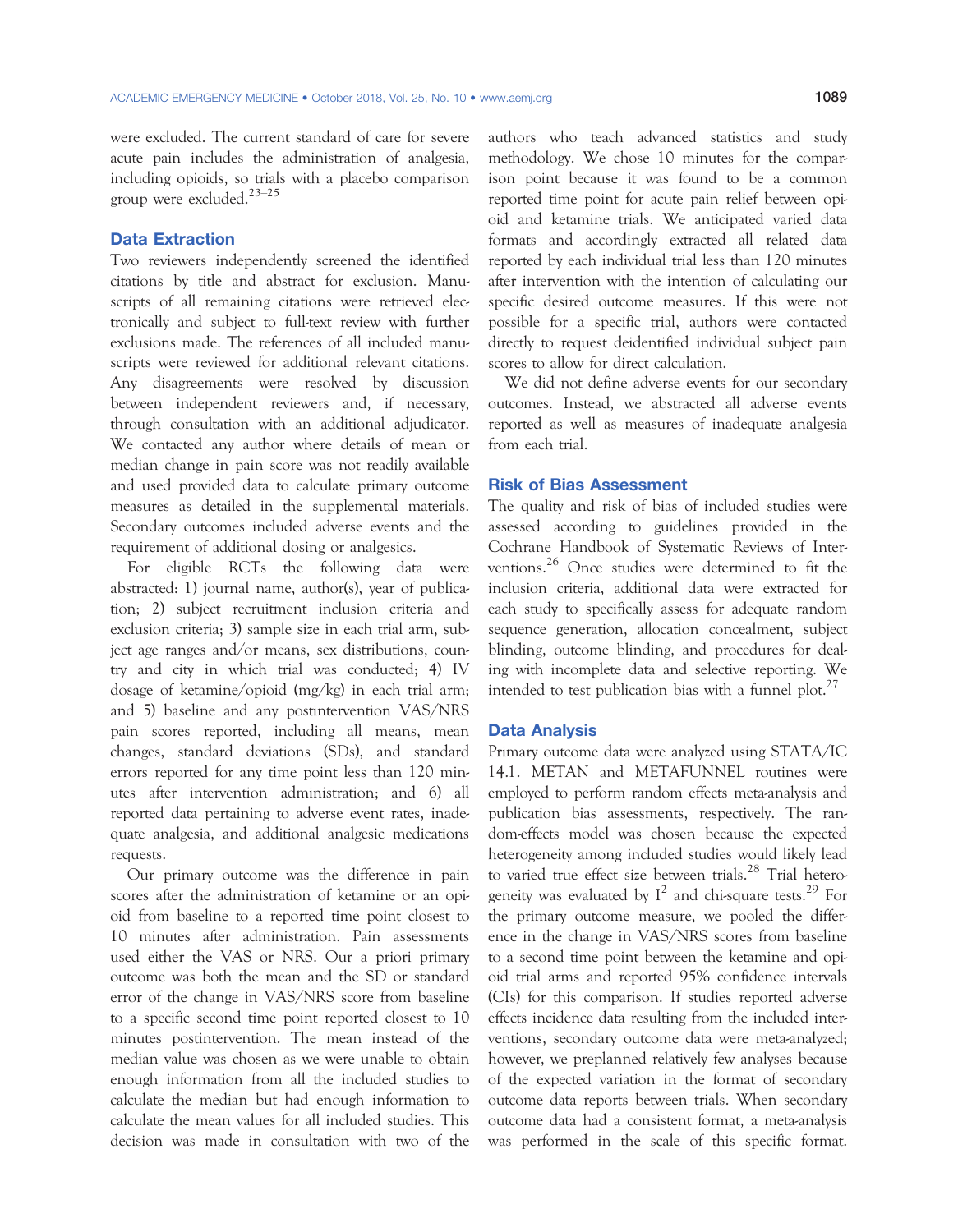However, if data were not sufficiently available for meta-analysis, a qualitative synthesis was performed and reported.

A sensitivity analysis was performed in which the meta-analysis was rerun twice to ensure results would be comparable with either more or less stringent inclusion criteria. The CI of the mean change in pain scale score defined the level of heterogeneity. The first sensitivity analysis was done including the most homogenous excluded trial, Gurnani et al.,<sup>30</sup> and the second was performed through the exclusion of the most heterogeneous included trial, Majidinejad et al.<sup>31</sup>

# RESULTS

The literature search described in Figure 1 resulted in three trials that met the inclusion and exclusion criteria.31–<sup>33</sup> The three RCTs included a total of 261 patients. Figure S1 in Data Supplement S1 (available as supporting information in the online version of this paper, which is available at http://onlinelibrary.wiley.c om/doi/10.1111/acem.13502/full) provides a full breakdown of rejected citations. The dosing of ketamine was similar among the studies and all three used the same dosing regimen of morphine. Two of the three trials occurred in the United States, and one took place in Iran. In each study, either a clinician or a trained researcher was responsible for conducting the NRS pain scale evaluation. The studies are further described in Table 1.

#### Quality Assessment

The studies were low risk for allocation concealment, blinding of outcome, blinding of participants and personnel, and selective reporting. Random sequence generations was low risk for Motov and of unclear risk for Majidinejad and Miller. Incomplete outcome data was of unclear risk for Majidinejad and low risk for the rest.

#### Primary Outcome Data Analysis

We contacted all authors, and we were able to use patient level data or reported values to calculate the standard error in the change of pain scales. Motov and Miller shared deidentified individual subject pain scores at all collected time points. This allowed us to directly calculate the standard error of change in NRS pain scores for these two trials (see supplemental materials for reported and calculated values). None of the trials demonstrated a clinically significant difference between reduction in pain scores between ketamine and morphine (Table 2).

Effect estimates and standard errors were input directly into STATA, and the METAN procedure was used to perform a random effects meta-analysis of the change in pain scores from baseline to postintervention between trial arms (Figure 2). The pooled estimate of the mean change in pain scores between the ketamine and morphine arms was  $0.42$  (95% CI = –0.70 to 1.54) where positive values suggest ketamine was superior to morphine in reducing pain. The CI does not suggest that morphine is clinically superior to ketamine for analgesia. The pooled CI for the difference in effect between ketamine and morphine for all included studies does not contain any value less than  $-1.4$  with  $\pm 1.4$  being the margin of clinical significance and negative values favoring morphine. Thus, ketamine was statistically noninferior to morphine as an analgesic in this meta-analysis.

#### Sensitivity Analyses

The first sensitivity analysis was intended to be performed by including one of the excluded trials. The trial was chosen as it had the least number of reasons to be excluded compared to the rest of the excluded studies. Gurnani et al. $30$  was excluded because the article only reported a graph of pain changes but not the numerical values. We were unsuccessful in our attempts to make contact with the authors to obtain the values. Therefore, we could not perform this sensitivity analysis beyond visual comparison of the reported graph that indicated LDK had a greater effect at 15 minutes ( $p < 0.05$ ) than morphine.<sup>30</sup>

The second preplanned sensitivity analysis removed the most heterogeneous trial included in the meta-analysis, the Majidinejad trial, to ensure that the inclusion criteria were not too broad to bias the data. As with the reported data in Table 1, Majidinejad differed from the Motov and Miller trials in location, ketamine dosing, and included indications. We repeated our primary outcome meta-analysis without including the effect estimates of the Majidinejad trial (Data Supplement S2, Figure S2, available as supporting information in the online version of this paper, which is available at http://onlinelibrary.wiley.com/doi/10. 1111/acem.13502/full). This second sensitivity analysis produced a point estimate for reduction in NRS pain score of 1.04 (95% CI = 0.09 to 1.99), favoring the effectiveness of ketamine. This is similar to the overall results of the review that found a point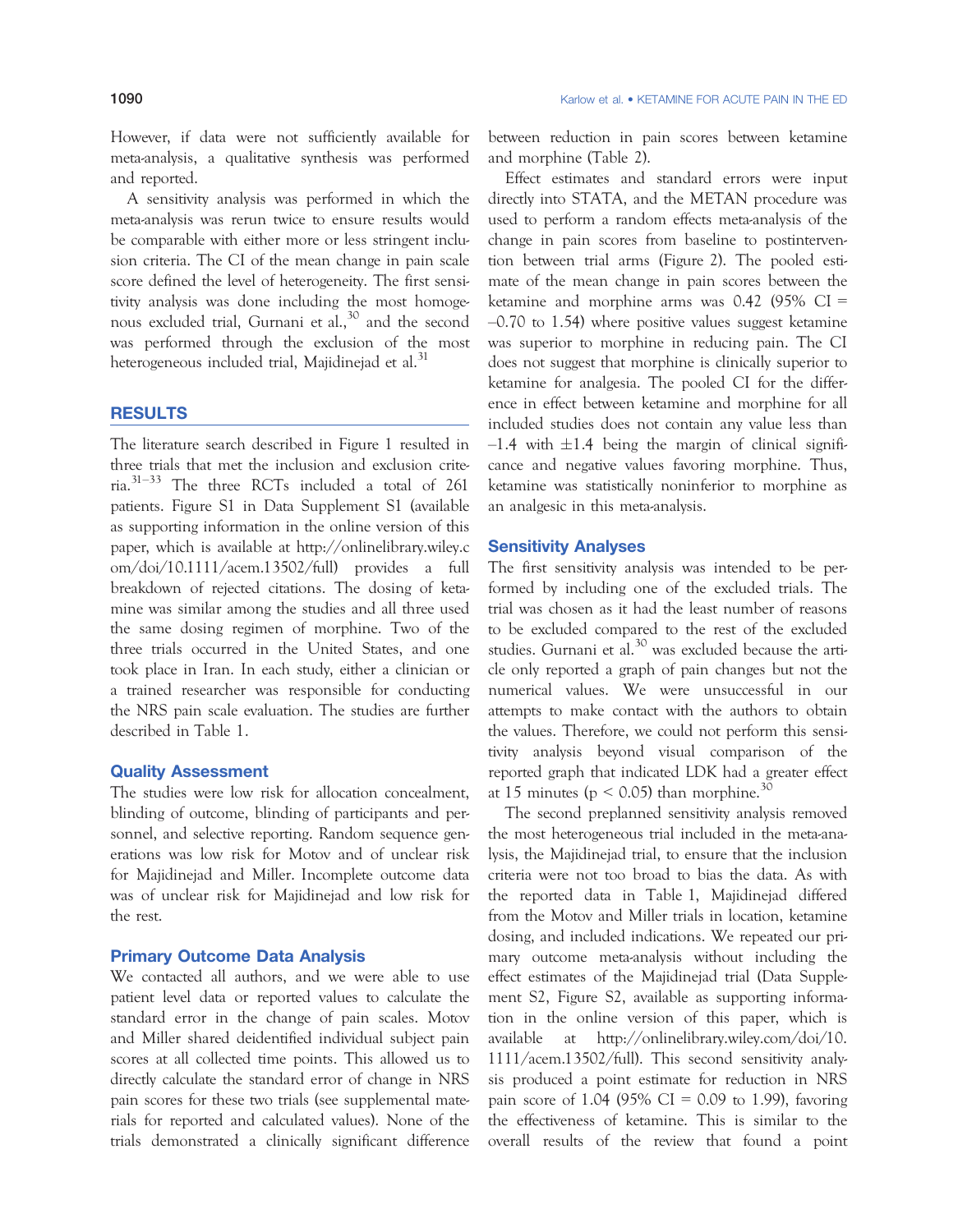### **Citation Sources**

- OVID MEDLINE 76 Results
- EMBASE 129 Results
- Cochrane 11 Results
- SCOPUS 125 Results
- ClinicalTrials.gov 47 Results
- World Health Organization International Clinical Trials Registry Platform 27 Results

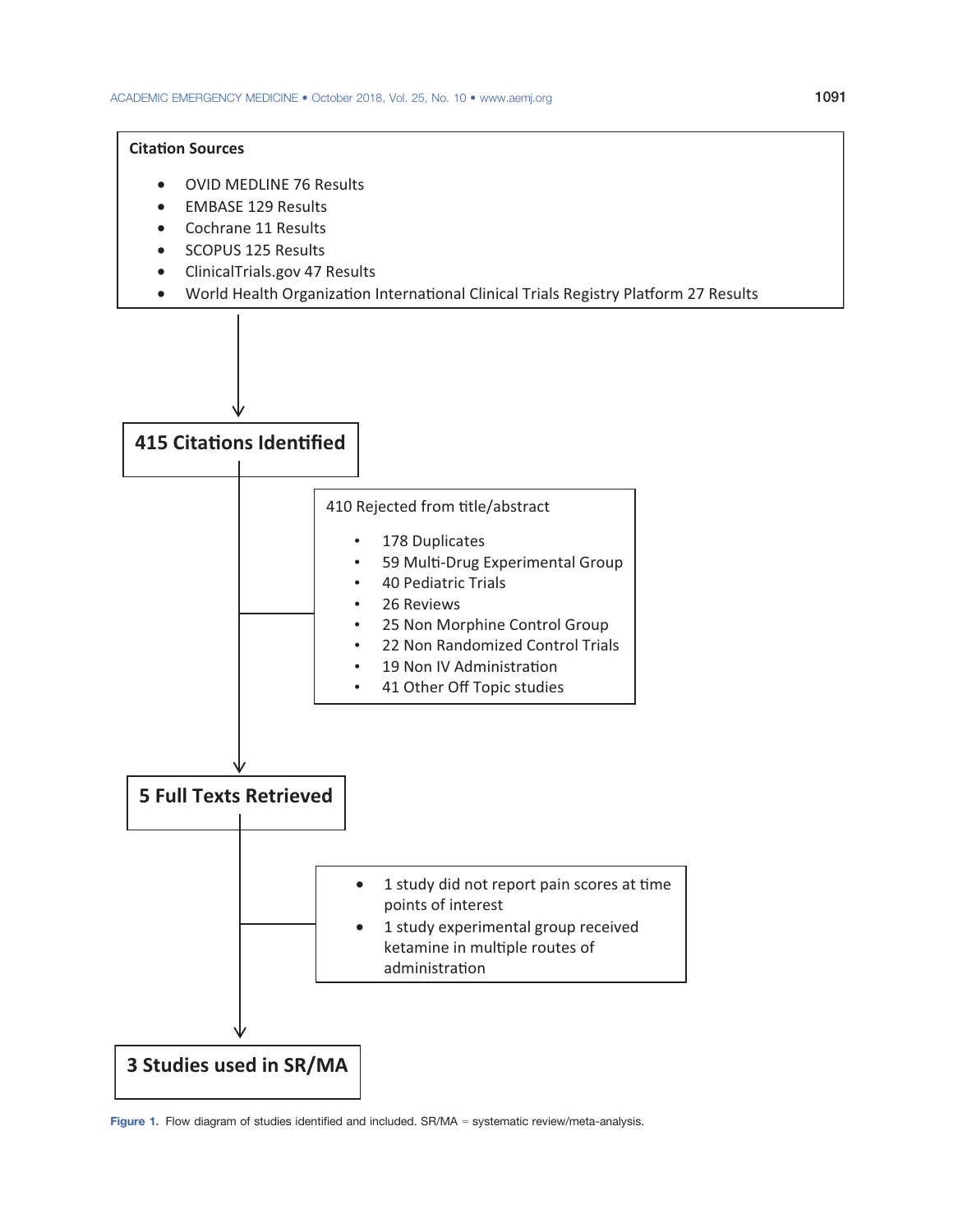| Trials Included in the Meta-analysis |                |                                  |                  |                                 |                                                                                          |                           |                                                                                                                                                                         |                                 |            |                                                                    |
|--------------------------------------|----------------|----------------------------------|------------------|---------------------------------|------------------------------------------------------------------------------------------|---------------------------|-------------------------------------------------------------------------------------------------------------------------------------------------------------------------|---------------------------------|------------|--------------------------------------------------------------------|
| Study                                | Sample<br>Size | Follow-up<br>(Minutes)<br>Period | Location         | Distribution<br>(% Male)<br>Sex | Mean Age (Years)<br>Age Range,                                                           | Estimate<br><b>Effect</b> | (AMean <sub>K-M</sub> ) Included Indications                                                                                                                            | Intervention Control<br>Dosing) |            | (Ketamine (Morphine<br>Dosing) Dosing) Pain-Scale Events-Reported? |
| Majidinejad, 126<br>$2014^{31}$      |                |                                  | 10 Isfahan, Iran | 76%                             | 18-55, 33.6 $\pm$ 14.3 $-0.45$ Long-bone fractures<br>morphine $35 \pm 13.5$<br>cetamine |                           |                                                                                                                                                                         | IV 0.5 mg/kg IV 0.1 mg/kg NRS   |            |                                                                    |
| Miller,<br>2014 <sup>32</sup>        | 45             | 120                              | San Antonio, TX  | 36%                             | $18 - 59, 30$                                                                            | 0.82                      | or musculoskeletal pain                                                                                                                                                 |                                 | <b>NRS</b> |                                                                    |
| $2015^{33}$<br>Motov,                | 8              | 120                              | New York, NY     | 51%                             | $18 - 55, 35$                                                                            | 1.20                      | Acute abdominal, flank,    N 0.3 mg/kg    N 0.1 mg/kg<br>or musculoskeletal pain                                                                                        |                                 | <b>NRS</b> |                                                                    |
|                                      |                |                                  |                  |                                 |                                                                                          |                           | The data for the Majidinejad trial age range was broken down further because of the discrepancy in reporting of mean age between the two trial arms within the article. |                                 |            |                                                                    |

Table 1

NRS = Numeric Rating Scale; Y = yes.  $NRS =$  Numeric Rating Scale;  $Y = yes$ 

1092 Karlow et al. Karlow et al. • KETAMINE FOR ACUTE PAIN IN THE ED

> estimate for the reduction of NRS pain score of 0.42 (95% CI =  $-0.70$  to 1.54) favoring ketamine. While the second analysis favored ketamine, it fell below the clinically significant difference of 1.4.

## Assessment of Publication Bias

A funnel plot analysis was performed; however, after visual inspection, it was not included as it could not properly assess for bias due to the limited number of included studies.

#### Secondary Outcome

Due to the very different manner and degree of adverse event and rescue medication reporting between included trials, a meta-analysis or other quantitative synthesis was not possible (Table 3). Majidinejad reported the fewest categories of adverse events and only followed patients for 10 minutes after receiving the study medication. It was not clear what overlap, if any, existed between these two categories, so an overall adverse event rate was not calculated. In contrast, Motov and Miller followed patients for 2 hours after medication administration. Motov identified adverse events at 15, 30, 60, 90, and 120 minutes. Miller reported overall event rates without identifying when they occurred during the trial. Additionally, Miller reported several categories not reported in the other two trials.

#### **DISCUSSION**

Ketamine is a safe, effective alternative to opioids in the treatment of acute pain in the ED. By restricting many potential confounding variables with our strict inclusion criteria and performing sensitivity analyses, our meta-analysis determined LDK was as effective as opioids at treating acute pain. Prior trials and systemic reviews included patients receiving both ketamine and opioids because ketamine is often used as an adjunct to opioids but this also confounds their results when making a direct comparison between the two. While adverse events associated with ketamine were reported, few appeared to be clinically significant.

Even though there are multiple observation trials studying ketamine,  $34-42$  the literature supporting it as an alternative to opioids for the management of acute pain is limited by the low quality of study design and small numbers of studies, although newer studies are overcoming these issues. $43$  In many instances, the inclusion criteria were either very broad and included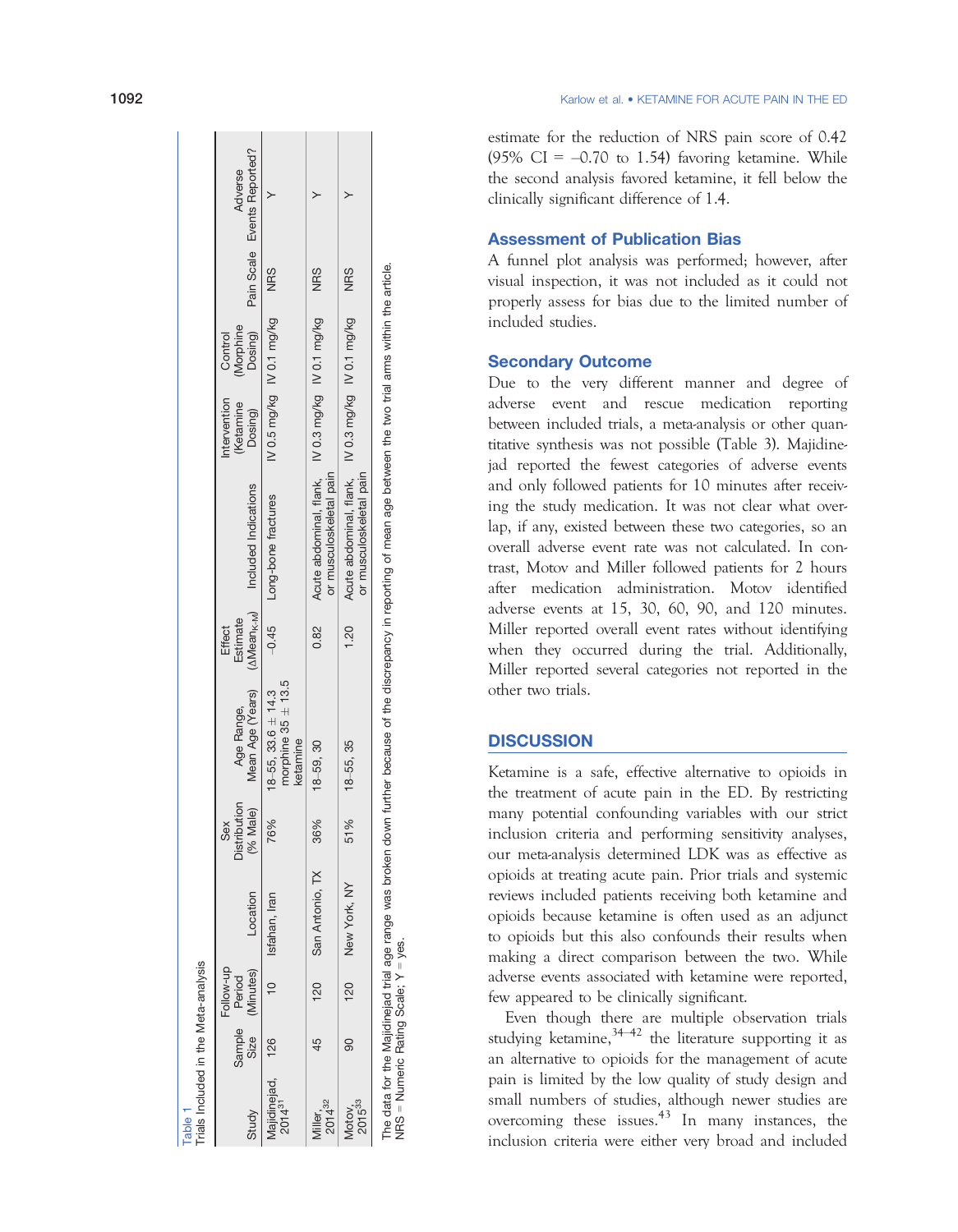patients that probably should not have received either an opioid or ketamine<sup>44</sup> or compared ketamine to a placebo, a questionable study design considering we have effective analgesics.<sup>23–25</sup> Moving forward, observational studies assessing adverse events should use similar outcome measures and time frames, and researchers should explore patient and physician satisfaction with ketamine analgesia and side effects compared to other opioid alternatives for acute pain.

While our conclusion is limited due to the inclusion of only three studies, our results are consistent with other systematic reviews with broader inclusion criteria. Sin et al. $14$  included four RCTs, three of which we excluded, for a total of 428 patients in their review. Of the four studies included, two showed a benefit in pain and distress with ketamine, while the others demonstrated either no difference between ketamine and fentanyl or ketamine and a placebo. In another meta-analysis that also included trials we excluded. Lee and Lee<sup>15</sup> included six trials and  $438$ patients and found ketamine to be either similar or superior to opioids and placebos. Ketamine was

associated with a higher rate of neurologic and psychiatric adverse events (respectively, RR = 2.17, 95%  $CI = 1.37$  to 3.42,  $p \le 0.001$ ,  $NNH = 9$ ;  $RR =$ 13.86, 95% CI = 4.85 to 39.58,  $p \le 0.001$ , NNH = 4), while opioids were associated with a higher risk of major cardiovascular events  $(RR = 0.22, 95\% \text{ CI} =$ 0.05–1.01,  $p = 0.05$ , NNH = 28), although the clinical significance of this is debatable.

Understanding the limitations of existing research, the general acceptance and widespread implementation of ketamine as an analgesic in the ED is surprising<sup>45</sup> and may in part be due to emergency physicians' familiarity with ketamine. Additionally, multiple free online access to medical education movement sites and blogs publicized ketamine as an alternative to opioids, $46-49$  and the American College of Emergency Physicians (ACEP) lists ketamine as an alternative to opioids thereby also increasing its credibility.<sup>50</sup> While alternative analgesics such as ketamine continue to grow in popularity, the purpose of this article is not to argue that ketamine should replace opioids in the ED. In fact, there is most definitely a role for opioids in

Table 2 Mean Difference in NRS Score

| <b>Trial Number</b> | Author      | Year | $n_{\text{Ketamine}}$ | $n_{\text{Morphine}}$ | $\triangle$ NRS Mean <sub>K-M</sub> | Pooled SE |
|---------------------|-------------|------|-----------------------|-----------------------|-------------------------------------|-----------|
|                     | Majidinejad | 2014 | 63                    | 63                    | $-0.45$                             | 0.414     |
| $\sim$              | Miller      | 2014 | 24                    | つっ<br>$\epsilon$      | 0.82                                | 0.745     |
| ◡                   | Motov       | 2015 | 45                    | 45                    | 20. ا                               | 0.638     |

The absolute value of the change in the morphine arm was subtracted from the absolute value of the change in the ketamine arm. The precise effect estimates and standard errors of the change from baseline to postintervention NRS scores for all included trials are not clinically significantly different in any trial.

 $NRS$  = numeric rating scale;  $SE$  = standard error of each sample distribution.



Mean Difference in NRS Score

Figure 2. Forest plot of mean change in pain rating for morphine compared with ketamine. Analysis of the three included papers indicated no clinically significant inferiority of ketamine compared to morphine.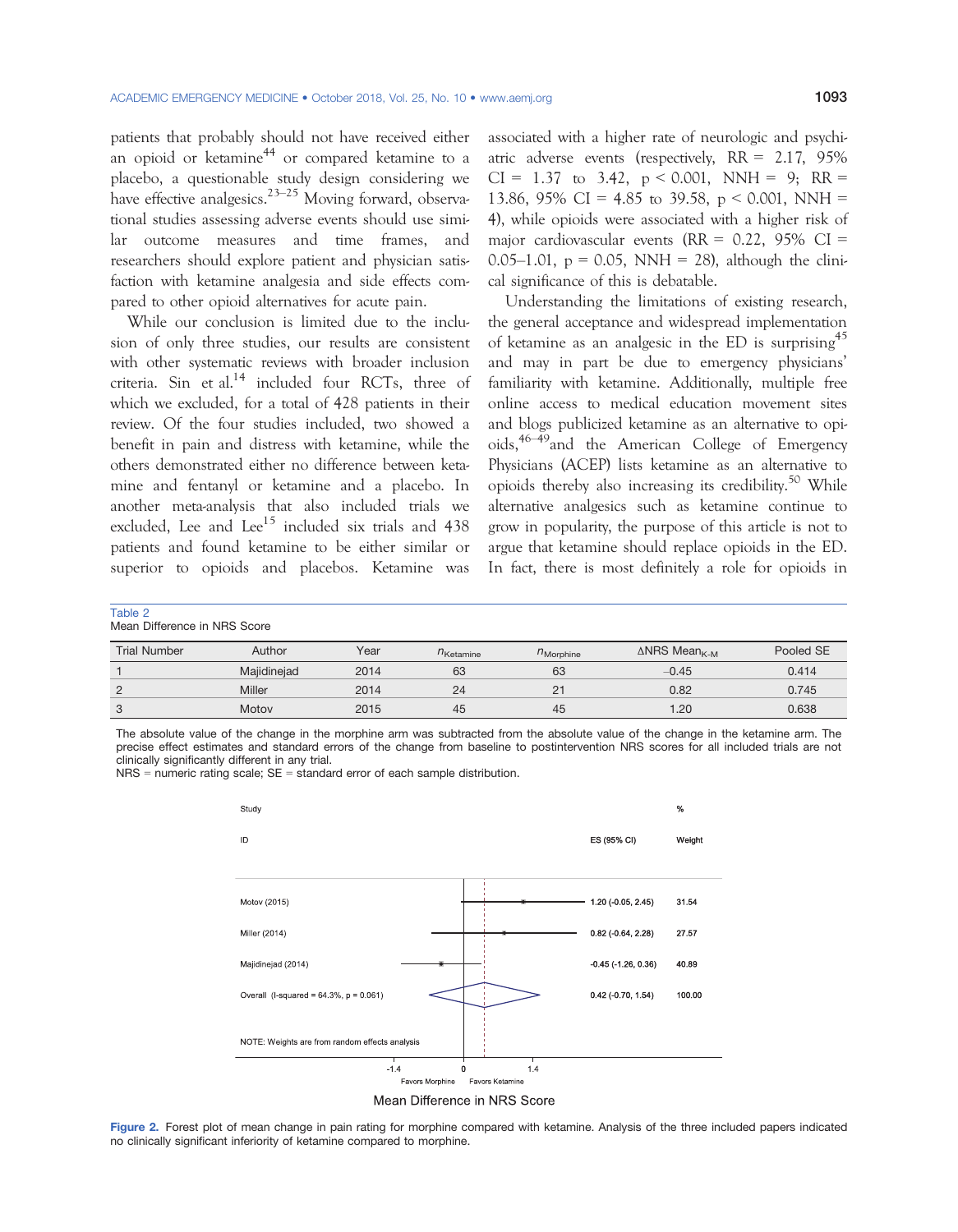#### Table 3

Adverse Events in the Included Trials

|                             |                                     | Ketamine                        |                                  |                                     | Morphine                                     |                                  |  |
|-----------------------------|-------------------------------------|---------------------------------|----------------------------------|-------------------------------------|----------------------------------------------|----------------------------------|--|
|                             | <b>Miller Within</b><br>120 Minutes | Motov $t = 0$<br><b>Minutes</b> | Motov $t = 15$<br><b>Minutes</b> | <b>Miller Within</b><br>120 Minutes | Motov $t = 0$<br><b>Minutes</b>              | Motov $t = 15$<br><b>Minutes</b> |  |
| Any                         | 12(50)                              | 33(73)                          | 31 (69)                          | 8 (38)                              | 23(51)                                       | 14(31)                           |  |
| <b>Dizziness</b>            | 2(8.3)                              | 24 (53)                         | 19 (42)                          | 1(5)                                | 14(31)                                       | 9(20)                            |  |
| Disorientation              | <b>NR</b>                           | 13 (29)                         | 5(11)                            | <b>NR</b>                           | 1(2)                                         | $\mathbf{0}$                     |  |
| Mood Changes                | <b>NR</b>                           | 6(13)                           | 5(11)                            | <b>NR</b>                           | 1(2)                                         | $\mathbf 0$                      |  |
| Nausea                      | 3(12.5)                             | 4(9)                            | 8(18)                            | 2(9.5)                              | 4(9)                                         | 5(11)                            |  |
| Dysphoria                   | 4(16.6)                             | <b>NR</b>                       | <b>NR</b>                        | $\mathbf{0}$                        | <b>NR</b>                                    | <b>NR</b>                        |  |
| <b>Hallucinations</b>       | 3(12.5)                             | <b>NR</b>                       | <b>NR</b>                        | $\mathbf{0}$                        | NR                                           | <b>NR</b>                        |  |
| Headache                    | $\Omega$                            | <b>NR</b>                       | N <sub>R</sub>                   | 3(14)                               | <b>NR</b>                                    | <b>NR</b>                        |  |
| <b>Drowsiness</b>           | $\Omega$                            | <b>NR</b>                       | <b>NR</b>                        | 2(9.5)                              | <b>NR</b>                                    | <b>NR</b>                        |  |
| Vomiting                    | 1(4.2)                              | <b>NR</b>                       | <b>NR</b>                        | 1(5)                                | NR                                           | <b>NR</b>                        |  |
| Lightheadedness             | $\mathbf{0}$                        | <b>NR</b>                       | <b>NR</b>                        | 1(5)                                | NR                                           | <b>NR</b>                        |  |
| Decreased oxygen saturation | $\mathbf{0}$                        | <b>NR</b>                       | <b>NR</b>                        | 1(5)                                | <b>NR</b>                                    | <b>NR</b>                        |  |
| <b>Numbness</b>             | 1(4.2)                              | <b>NR</b>                       | <b>NR</b>                        | $\Omega$                            | <b>NR</b>                                    | <b>NR</b>                        |  |
| Pruritus                    | $\mathbf 0$                         | <b>NR</b>                       | <b>NR</b>                        | 1(5)                                | N <sub>R</sub>                               | <b>NR</b>                        |  |
|                             |                                     |                                 |                                  |                                     | Majidinejad Overall Adverse Events $N = 126$ |                                  |  |
|                             |                                     |                                 | Ketamine $n = 63$                |                                     |                                              | Morphine $n = 63$                |  |
| Emergence phenomenon        |                                     |                                 | 6                                |                                     |                                              | $\overline{0}$                   |  |
| Rescue medication requests  |                                     | $\overline{4}$                  |                                  |                                     |                                              | $\overline{0}$                   |  |

All data are reported as a raw count  $(n)$  as well as a percentage of patients (%) within each trial arm. Miller and Motov broke down the time points of adverse events differently with Miller reporting a total count across the two hour study and Motov breaking down adverse events at time of medication and after 15 minutes.

 $N =$  sample size;  $n =$  trial arm size; NR = not reported;  $t =$  time.

the treatment of pain in the ED. However, we do believe that it is important to establish that alternatives such as ketamine are comparable to opioids so that if a clinician decides to order it instead, they can be confident that the patient obtains appropriate analgesia in a comparable time frame. We feel this is important as physicians continue to face pressure to reduce their opioid use. Additionally, a policy statement released by ACEP suggests that ketamine can be administered as a monotherapy, even more reason to make sure it provides equivalent analgesia to opioids.<sup>51</sup>

For patients with opioid use disorders or substance use disorders that require a potent analgesic in the ED such as a narcotic, ketamine may be a favorable option compared to an opioid. While there is some recent evidence demonstrating addiction being associated with receiving an opioid prescription from the  $ED$ ,  $52$ there is not evidence demonstrating that receiving a single dose or even a few doses of an opioid in the ED is associated with the development of an opioid use disorder.<sup>52,53</sup> While the known addictive properties of opioids drove research to find alternative medications, ketamine is also potentially addictive and abuse has been reported.<sup>54-56</sup>

Beyond concerns of post-ED misuse or addiction potential, there are additional reasons to consider ketamine as an alternative analgesic. Opioids are associated with adverse events such as nausea, vomiting, pruritus, hypotension, respiratory depression, and hypoxia.57–<sup>59</sup> In the elderly or patients with chronic pulmonary disease, the treating physician may be hesitant to administer opioids due to concerns for respiratory depression.60–<sup>62</sup> Some opioids can "stack" in patients with renal failure causing delayed respiratory depression and failure.<sup>63</sup> Ketamine may be preferable in such patients to reduce respiratory complications. However, ketamine is also associated with several adverse effects including laryngospasm, nausea and vomiting, and emergence reactions. Additionally, ketamine is hepatically cleared and dosage adjustment is necessary for patients with hepatic impairment.<sup>64</sup> The adverse event rates in the studies included in this review are consistent with previous research,  $65$  namely, that ketamine has lesser risk of severe adverse reactions than morphine, but a greater risk of emergence phenomenon and dizziness. New research indicates that a short infusion of LDK compared to a push dose is associated with fewer psychiatric adverse effects and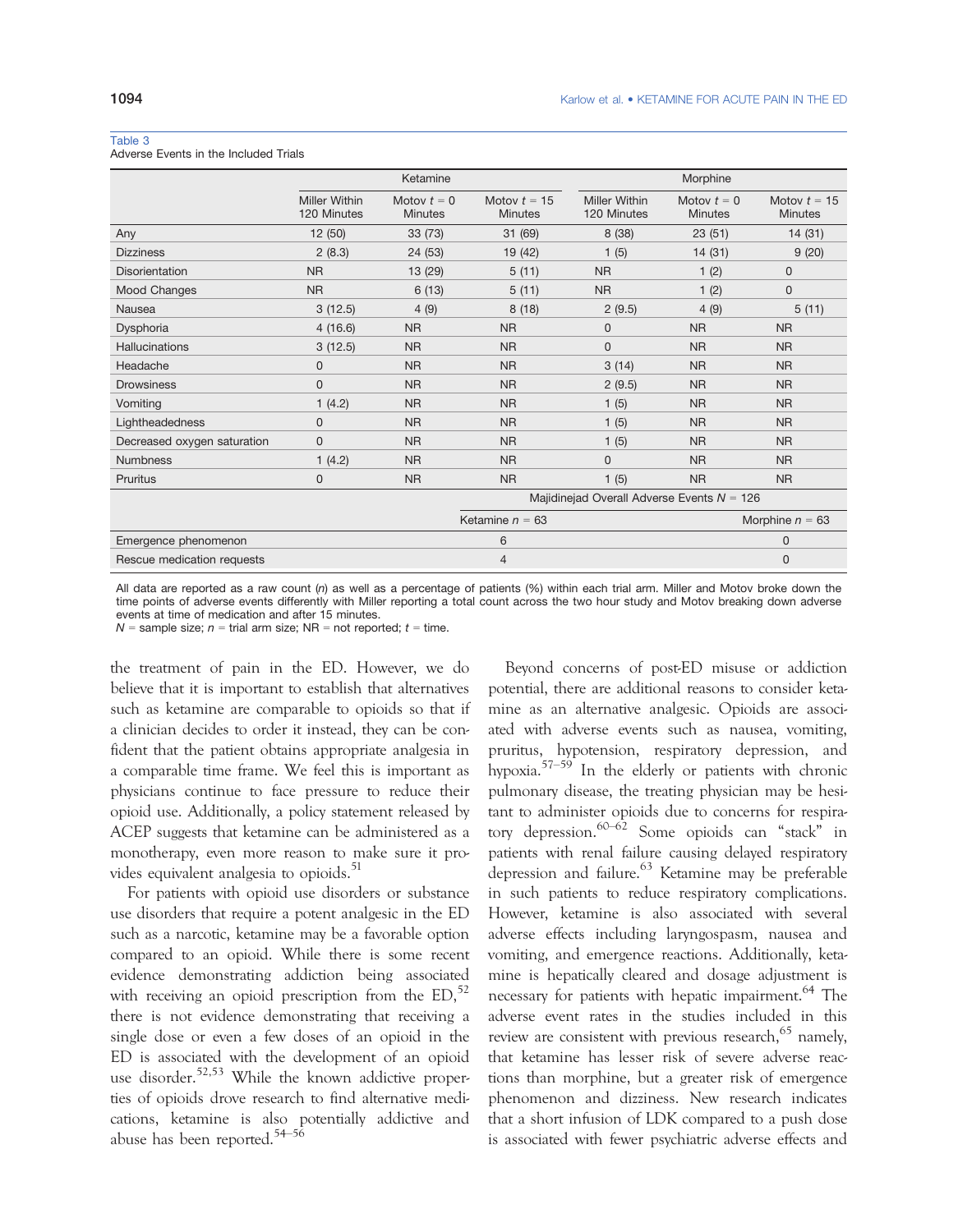less sedation.<sup>43</sup> Another less well-known associated adverse event from ketamine is the development of lower urinary tract symptoms (LUTS) such as frequency, urgency, and dysuria as well as the possibility of renal failure.<sup>66</sup> Importantly, LUTS seem to improve with cessation of use.<sup>67</sup> While LUTS were once thought to only occur with chronic ketamine exposure, it is now associated with even infrequent use. $66$  This could be important to consider for patients repeatedly presenting to the ED with a painful condition requiring an analgesic.

#### LIMITATIONS

More liberal inclusion criteria may have changed our results. Our strict selection criteria allows us to be sure that our effect estimates are attributed to ketamine and morphine alone, rather than potential additive or synergistic interactions with other agents, although it may decrease the generalizability of our results. We believe that by being more stringent that we were better able to compare ketamine to opioids. As with any systematic review, missed studies may have influenced our results. However, a medical research librarian performed our stringent search strategy and we identified an additional study that was not included in any previous review. We did not calculate a kappa inter-rater reliability with the eligibility and selection process as the two reviewers were in full agreement. Finally, while we attempted to contact all authors of included trials, we were unable to reach one author limiting our ability to include their data in a meta-analysis.

#### **CONCLUSION**

Intravenous ketamine is noninferior to intravenous morphine in the control of acute pain in adults in the ED. Severe side effects were absent in both arms, but side effect profiles of LDK and opioids differed.

#### **References**

- 1. Todd KH, Ducharme J, Choiniere M, et al. Pain in the emergency department: results of the pain and emergency medicine initiative (PEMI) multicenter study. J Pain 2007;8:460–6.
- 2. Pain management in the emergency department. Ann Emerg Med 2004;44:198.
- 3. Quattromani E, Normansell D, Storkan M, et al. Oligoanalgesia in blunt geriatric trauma. J Emerg Med 2015;48:653–9.
- 4. Holdgate A, Shepherd SA, Huckson S. Patterns of analgesia for fractured neck of femur in Australian emergency departments. Emerg Med Australas 2010;22:3–8.
- 5. Chen EH, Shofer FS, Dean AJ, et al. Gender disparity in analgesic treatment of emergency department patients with acute abdominal pain. Acad Emerg Med 2008;15:414–8.
- 6. Miner J, Biros MH, Trainor A, Hubbard D, Beltram M. Patient and physician perceptions as risk factors for oligoanalgesia: a prospective observational study of the relief of pain in the emergency department. Acad Emerg Med 2006;13:140–6.
- 7. Innovative program targets five common pain syndromes with non-opioid alternatives. ED Manag 2016;28:61–6.
- 8. Cohen V, Motov S, Rockoff B, et al. Development of an opioid reduction protocol in an emergency department. Am J Health-Syst Pharm 2015;72:2080–6.
- 9. Hand L. Ketamine Effective for Agitated, Aggressive Emergency Department Patients. ACEP Now. 2016 Available at: http://www.acepnow.com/ketamine-effective-agitatedaggressive-ed-patients/. Accessed Aug 6, 2017.
- 10. American College of Emergency Physicians. Sedation (Procedural Sedation and Analgesia). Available at: www.acep.org/patient-care/clinical-policies/procedural-seda tion-and-analgesia/#sm.0000le1qg1dglefq11udm7jgmlgvz. Accessed Jun 25, 2018.
- 11. Green SM, Roback MG, Kennedy RM, Krauss B. Clinical practice guideline for emergency department ketamine dissociative sedation: 2011 update. Ann Emerg Med 2011;57:449–61.
- 12. American College of Emergency Physicians. Procedural Sedation in the Emergency Department. https://www. acep.org/patient-care/policy-statements/procedural-sedationin-the-emergency-department/#sm.0000le1qg1dglefq11ud m7jgmlgvz. Accessed Jun 25, 2018.
- 13. Jennings PA, Cameron P, Bernard S. Ketamine as an analgesic in the pre-hospital setting: a systematic review. Acta Anaesthesiol Scand 2011;55:638–43.
- 14. Sin B, Ternas T, Motov SM. The use of subdissociativedose ketamine for acute pain in the emergency department. Acad Emerg Med 2015;22:251–7.
- 15. Lee EN, Lee JH. The effects of low-dose ketamine on acute pain in an emergency setting: a systematic review and meta-analysis. PLoS One 2016;11:e0165461.
- 16. Kennedy RM, Porter FL, Miller JP, Jaffe DM. Comparison of fentanyl/midazolam with ketamine/midazolam for pediatric orthopedic emergencies. Pediatrics 1998;102(4 Pt 1):956–63.
- 17. Messenger DW, Murray HE, Dungey PE, van Vlymen J, Sivilotti MLA. Subdissociative-dose ketamine versus fentanyl for analgesia during propofol procedural sedation: a randomized clinical trial. Acad Emerg Med 2008;15:877–86.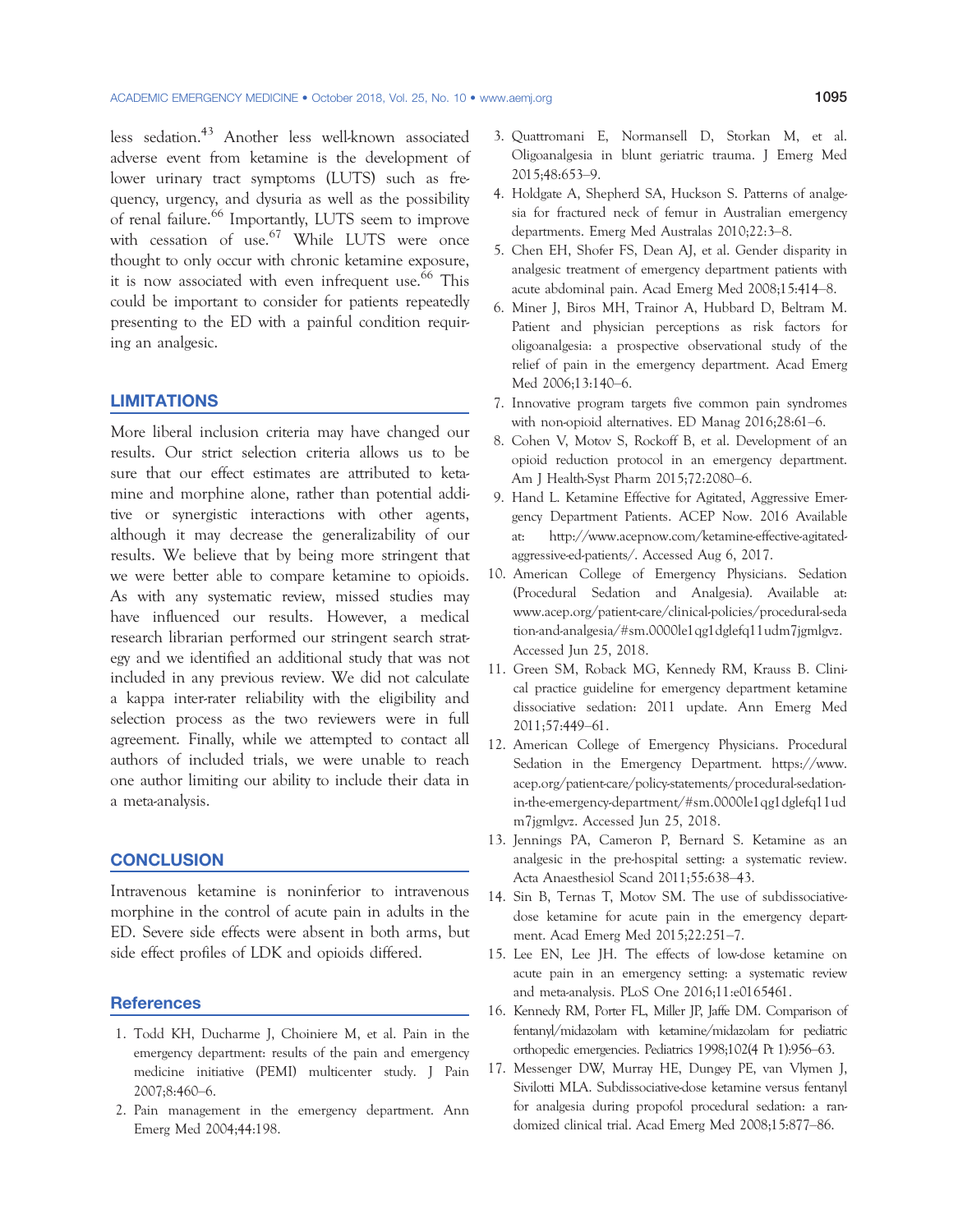- 18. Jennings PA, Cameron P, Bernard S, et al. Long-term pain prevalence and health-related quality of life outcomes for patients enrolled in a ketamine versus morphine for prehospital traumatic pain randomised controlled trial. Emerg Med J 2014;31:840–3.
- 19. Welcome to PROSPERO. International Prospective Register of Systematic Reviews. 2018. Available at: https:// www.crd.york.ac.uk/PROSPERO/. Accessed Aug 6, 2017.
- 20. Moher D, Shamseer L, Clarke M, et al. Preferred reporting items for systematic review and meta-analysis protocols (PRISMA-P) 2015 statement. Systematic Reviews 2015;4(1). Available from: http://systematicreviewsjournal.biomedcentra l.com/articles/10.1186/2046-4053-4-1. Accessed Jul 4, 2017.
- 21. Peltoniemi MA, Hagelberg NM, Olkkola KT, Saari TI. Ketamine: a review of clinical pharmacokinetics and pharmacodynamics in anesthesia and pain therapy. Clin Pharmacokinet 2016;55:1059–77.
- 22. Gao M, Rejaei D, Liu H. Ketamine use in current clinical practice. Acta Pharmacol Sin 2016;37:865–72.
- 23. Stang A, Hense HW, Jöckel KH, Turner EH, Tramèr MR. Is it always unethical to use a placebo in a clinical trial? PLoS Med 2005;2:e72.
- 24. Miller FG, Brody H. What makes placebo-controlled trials unethical? Am J Bioeth 2002;2:3–9.
- 25. Bellieni CV, Johnston CC. Analgesia, nil or placebo to babies, in trials that test new analgesic treatments for procedural pain. Acta Paediatr Oslo Nor 1992;2016(105): 129–36.
- 26. Higgins J, Green S, editors. The Cochrane Collaboration's tool for assessing risk of bias in randomized trials. In: Cochrane Handbook for Systematic Reviews of Interventions. The Cochrane Collaboration. 2011. Available from: http://handbook.cochrane.org. Accessed Aug 6, 2017.
- 27. Sterne JA, Sutton AJ, Ioannidis JP, et al. Recommendations for examining and interpreting funnel plot asymmetry in meta-analyses of randomised controlled trials. BMJ 2011;343:d4002.
- 28. The Selection of Fixed- or Random-effect Models in Recent Published Meta-analyses | The 23rd Cochrane Colloquium. Available at: http://2015.colloquium.cochrane. org/abstracts/selection-fixed-or-random-effect-models-recentpublished-meta-analyses. Accessed Aug 6, 2017.
- 29. Exploring Heterogeneity | Cochrane Training. Available at: http://training.cochrane.org/resource/exploring-hete rogeneity. Accessed Aug 6, 2017.
- 30. Gurnani A, Sharma PK, Rautela RS, Bhattacharya A. Analgesia for acute musculoskeletal trauma: low-dose subcutaneous infusion of ketamine. Anaesth Intensive Care 1996;24:32–6.
- 31. Majidinejad S, Esmailian M, Emadi M. Comparison of intravenous ketamine with morphine in pain relief of long bones fractures: a double blind randomized clinical trial. Emerg Tehran Iran 2014;2:77–80.
- 32. Motov S, Rockoff B, Cohen V, et al. Intravenous subdissociative-dose ketamine versus morphine for analgesia in the emergency department: a randomized controlled trial. Ann Emerg Med 2015;66:222–9.e1.
- 33. Miller JP, Schauer SG, Ganem VJ, Bebarta VS. Low-dose ketamine vs morphine for acute pain in the ED: a randomized controlled trial. Am J Emerg Med 2015;33:402–8.
- 34. Andolfatto G, Willman E, Joo D, et al. Intranasal ketamine for analgesia in the emergency department: a prospective observational series. Acad Emerg Med 2013;20:1050–4.
- 35. Yeaman F, Oakley E, Meek R, Graudins A. Sub-dissociative dose intranasal ketamine for limb injury pain in children in the emergency department: a pilot study. Emerg Med Australas 2013;25:161–7.
- 36. Yeaman F, Meek R, Egerton-Warburton D, Rosengarten P, Graudins A. Sub-dissociative-dose intranasal ketamine for moderate to severe pain in adult emergency department patients. Emerg Med Australas 2014;26:237–42.
- 37. Shrestha R, Pant S, Shrestha A, Batajoo KH, Thapa R, Vaidya S. Intranasal ketamine for the treatment of patients with acute pain in the emergency department. World J Emerg Med 2016;7:19–24.
- 38. Yetim M, Tekindur S, Eyi YE. Low-dose ketamine infusion for managing acute pain. Am J Emerg Med 2015; 33:1318.
- 39. Banting J, Meriano T. Journal club: ketamine in the emergency department. J Spec Oper Med 2015;15:94–7.
- 40. Ahern TL, Herring AA, Miller S, Frazee BW. Low-dose ketamine infusion for emergency department patients with severe pain. Pain Med 2015;16:1402–9.
- 41. Ahern TL, Herring AA, Stone MB, Frazee BW. Effective analgesia with low-dose ketamine and reduced dose hydromorphone in ED patients with severe pain. Am J Emerg Med 2013;31:847–51.
- 42. Johansson P, Kongstad P, Johansson A. The effect of combined treatment with morphine sulphate and low-dose ketamine in a prehospital setting. Scand J Trauma Resusc Emerg Med 2009;17:61.
- 43. Motov S, Mai M, Pushkar I, et al. A prospective randomized, double-dummy trial comparing IV push low dose ketamine to short infusion of low dose ketamine for treatment of pain in the ED. Am J Emerg Med 2017;35: 1095–100.
- 44. Beaudoin FL, Lin C, Guan W, Merchant RC. Low-dose ketamine improves pain relief in patients receiving intravenous opioids for acute pain in the emergency department: results of a randomized, double-blind, clinical trial. Acad Emerg Med 2014;21:1193–202.
- 45. Martinez V, Derivaux B, Beloeil H; Regional Anaesthesia and the Pain Committee of the French Society of Anaesthesiology and Intensive Care. Ketamine for pain management in France, an observational survey. Anaesth Crit Care Pain Med 2015;34:357–61.